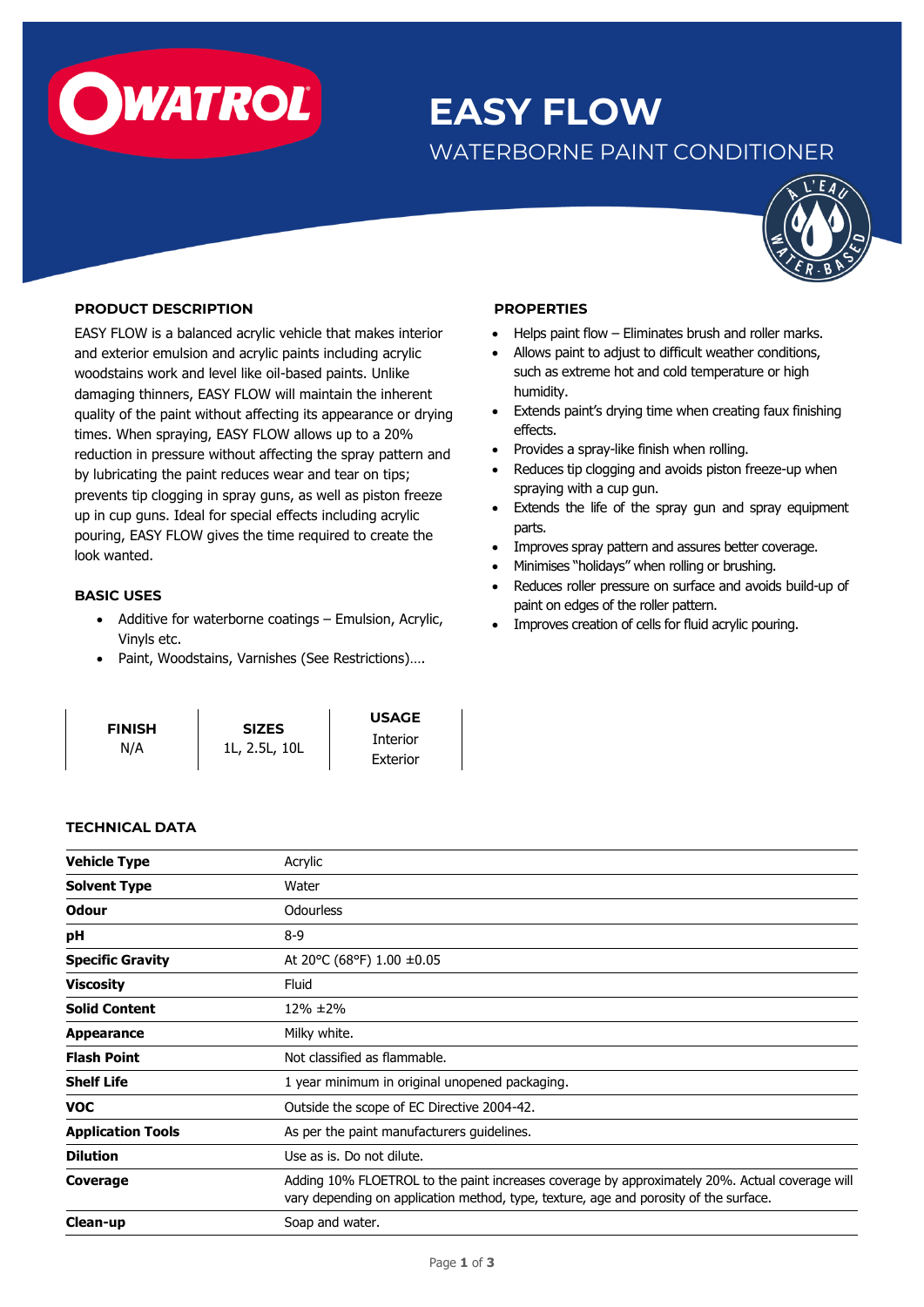| <b>Drying Times</b> | As per paint manufacturer's quidelines.                      |
|---------------------|--------------------------------------------------------------|
|                     | Store in original container and close lid tightly after use. |
| <b>Storage</b>      | Keep from freezing and high temperatures.                    |

# **GOOD APPLICATION PRACTICE**

Cover and protect everything you do not wish to paint.

Apply between 5°C (41°F) and 35°C (95°F).

Always mix a small amount of EASY FLOW and paint to test for compatibility.

**Note: The amount of EASY FLOW added will not change the colour or sheen of flat or semigloss emulsion or acrylic paint. EASY FLOW may reduce the sheen in gloss paints.** 

# **SURFACE PREPARATION**

Prepare surface as per instructions on the paint can.

Remove all loose and flaking material.

Treat any organic growth with a fungicidal solution or a mix of 1 part water to 1 part chlorine bleach (allow bleach solution to sit for 15 minutes), rinse thoroughly and allow to dry.

Depending on the severity, seal and block any stains with PRIMALL\*.

# **APPLICATION**

#### **General directions:**

Stir paint thoroughly and apply in normal manner. If paint pulls, sets too fast, does not level or flow properly, add EASY FLOW until the paint spreads smoothly, easily and provides sufficient "wet-edge". Allow the brush, roller, or sprayer to be your guide. Shake EASY FLOW container well before use.

Add EASY FLOW to paint and stir EASY FLOW paint mixture thoroughly. Apply EASY FLOW paint mixture in normal manner.

Add EASY FLOW to the paint following the guidelines below:

#### **Brush or Roller**

Add approximately 7-10% per litre of paint.

If paint is thick, or in extreme temperatures, more EASY FLOW may gradually be added, up to 15% per litre.

#### **HVPL & Cup Gun sprayer**

Add 5-10% per litre of paint. The amount depends on the consistency and flow properties of the paint.

If paint seems to thicken, add a tablespoon of water per litre of paint to thin.

**Airless sprayer**

Add 10% per litre of paint.

#### **Faux finishing**

Add 20-25% per litre of paint. Do not add too much conditioner for vertical surfaces as technique may sag or vanish. **Acrylic pouring** 1 part paint : 1 part EASY FLOW 1 part paint : 3 parts EASY FLOW 1 part paint : 4 parts EASY FLOW Actual mixing ratio depends on the acrylic paint brand used and the final result desired by the artist.

#### **RESTRICTIONS**

Do not use in clear varnishes.

Do not add EASY FLOW to oil or alkyd-based paints. For these paints use OWATROL® OIL\*.

# **SAFETY**

Refer to the safety data sheet (MSDS) available at [www.owatrol.com](http://www.owatrol.com/) and text on the packaging. Keep out of the reach of children.

\*Same Manufacturer, \*Refer to the TDS.